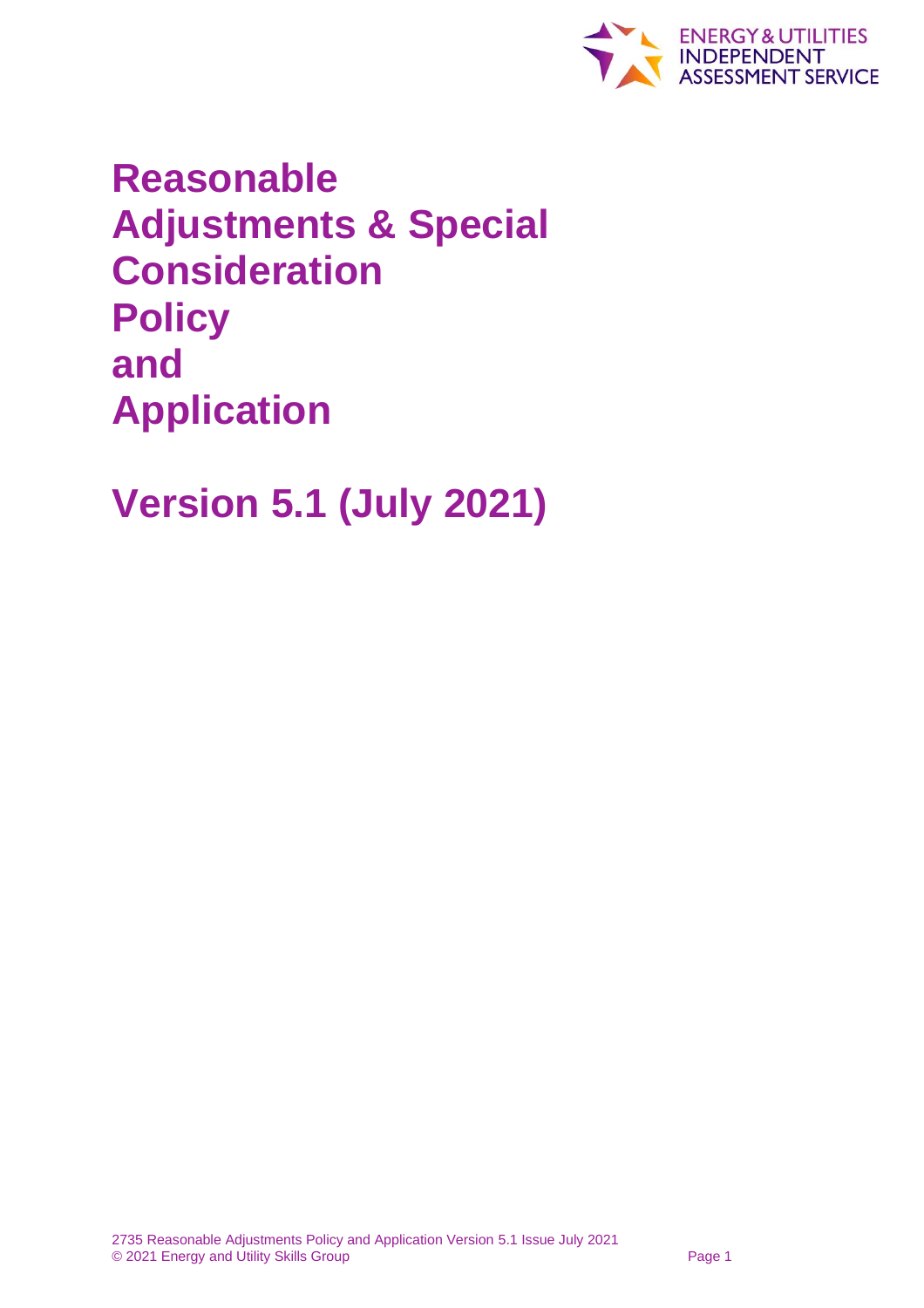

## **Contents**

| 1.  |                                                                           |  |
|-----|---------------------------------------------------------------------------|--|
| 2.  |                                                                           |  |
| 3.  |                                                                           |  |
| 4.  |                                                                           |  |
| 5.  |                                                                           |  |
| 6.  | Use of Laptop and Adaptive Technology (Assistive / Access Technology)  10 |  |
| 7.  |                                                                           |  |
| 8.  |                                                                           |  |
| 9.  |                                                                           |  |
|     |                                                                           |  |
| 11. |                                                                           |  |
| 12. |                                                                           |  |
|     |                                                                           |  |
|     |                                                                           |  |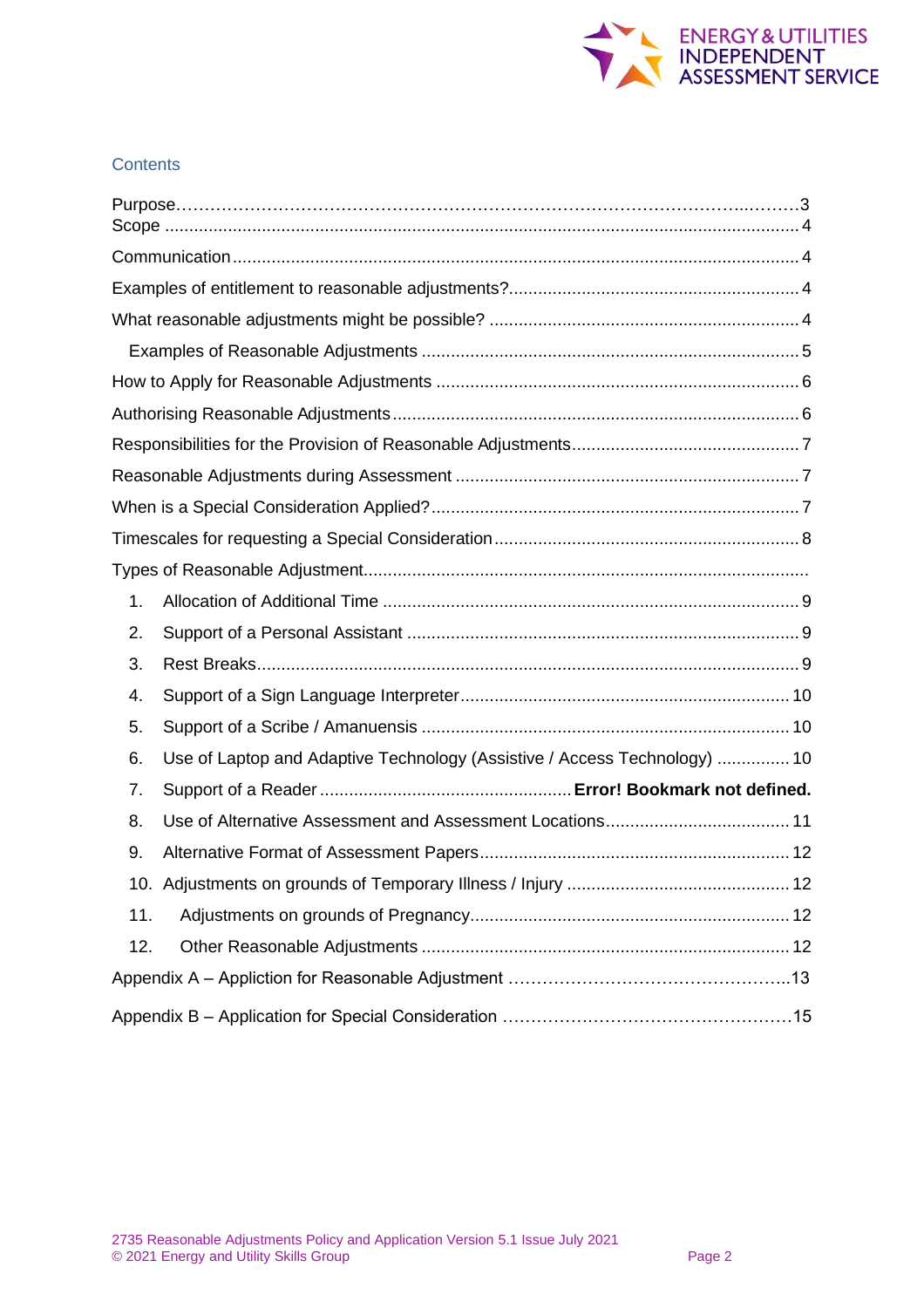

## Purpose

The Energy & Utilities Independent Assessment Service (EUIAS) recognises that in agreed and specified instances certain apprentices may require alternative arrangements for aspects of their knowledge tests and practical assessments, known as reasonable adjustments or special considerations.

There are two ways in which access to fair assessment can be maintained:

- Reasonable adjustments agreed before the assessment takes place; or
- Special considerations applied post assessment

A reasonable adjustment or special consideration is any action that helps to reduce the effect of a disability or difficulty that places the apprentice at a substantial disadvantage in the assessment situation.

Reasonable adjustments and/or special considerations should not give the apprentice an unfair advantage. The apprentice's result must reflect his or her achievement in the assessment and not necessarily his or her potential ability. Adjustments must not affect the integrity of what is being assessed.

The provision of reasonable adjustments and/or special condition arrangements are made to ensure that apprentices receive recognition of their achievement so long as the equity, validity and reliability of the assessments can be assured. Such arrangements are not concessions to make assessments easier for apprentices, nor are they to give apprentices a head start.

All apprentices, regardless of their reasonable adjustment or special consideration, must still meet the minimum requirements to achieve the apprenticeship.

EPAOs and employers/lead provides are only required to do what is 'reasonable' in terms of giving access. What is reasonable will depend on the individual circumstances, cost implications and the practicality and effectiveness of the adjustment. Other factors, such as the need to maintain competence standards and health and safety, will also be taken into consideration.

The information in this document can be used by employers, training providers and apprentices for guidance and we have tried to ensure that the information is accurate and current. Where conditions and situations arise that are not addressed in this document please contact the EUIAS for guidance via [enquiries@euias.co.uk](mailto:enquiries@euias.co.uk)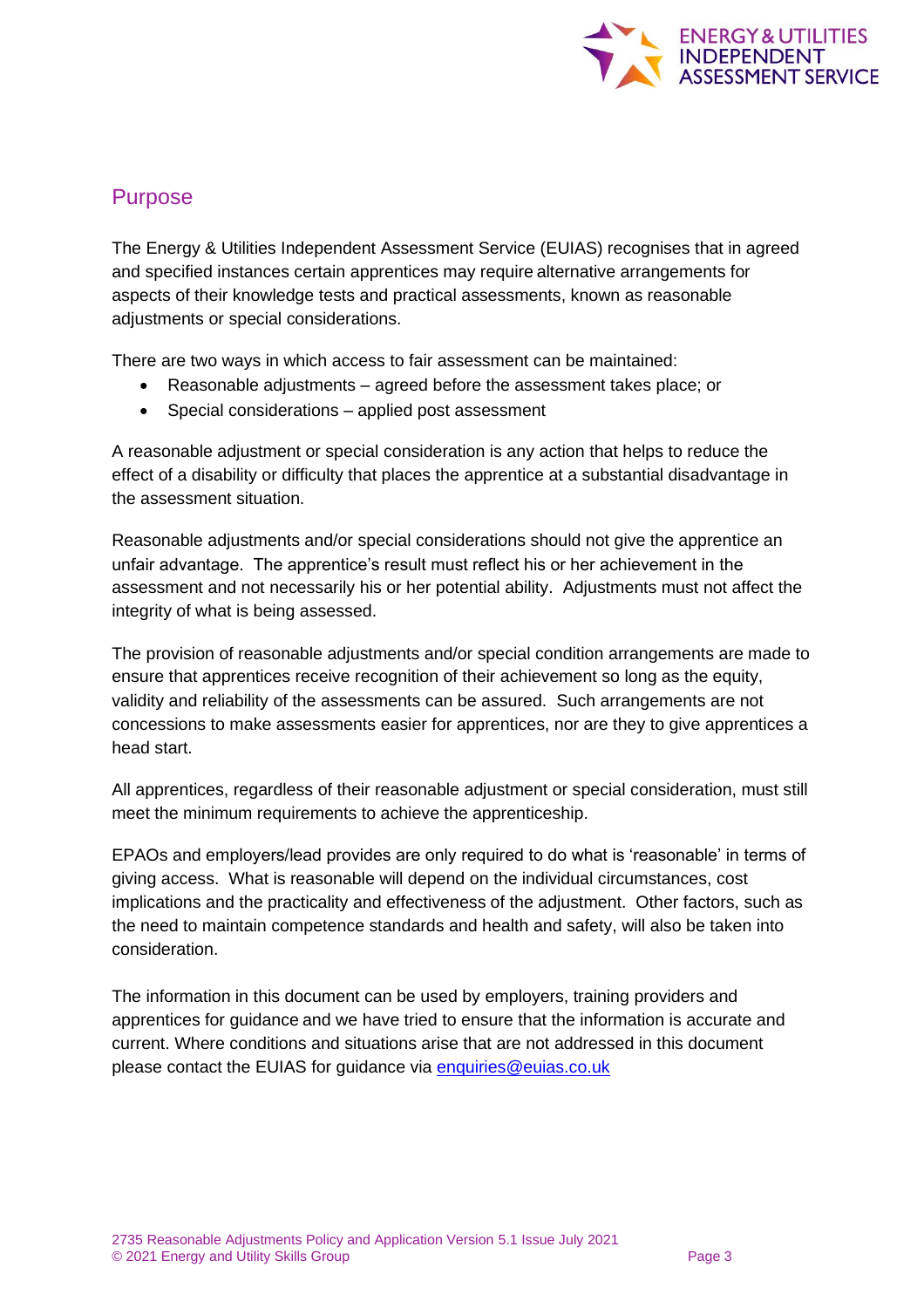

# <span id="page-3-0"></span>Scope

This policy covers the delivery of EUIAS End-Point Assessments (EPA) that are subject to internal and external quality assurance.

This policy also forms part of a range of EUIAS policies, all of which are designed to:

- Protect apprentices who are registered with us;
- Minimise the risk of an Adverse Effect occurring;
- Help support EUIAS and all parties involved in risk management and risk minimisation;

The Policy supports the compliance with the EUIAS Service Level Agreement. It does not replace any of the requirements contained with the Service Level Agreement. Nonadherence to EUIAS policies may constitute Malpractice and/or Maladministration.

# <span id="page-3-1"></span>**Communication**

This policy is sent to employers and training providers upon selection and appointment of EUIAS as the end-point assessment service provider. It is also available on the EUIAS website [www.euias.co.uk](http://www.euias.co.uk/)

This policy must be made available by employers to their apprentices at their Gateway to end-point assessment.

# <span id="page-3-2"></span>Examples of entitlement to reasonable adjustments?

The Equality Act 2010 defines disability as a physical or mental impairment which has substantial and long term adverse effect on a person's ability to perform normal day to day activities. The following individuals will be considered for reasonable adjustments:

- a) Permanent physical impairment, e.g. cerebral palsy and multiple sclerosis.
- b) Behavioural, emotional, social needs, e.g. chronic depression and autism.
- c) A sensory impairment, e.g. hearing impairment and visual impairment.
- d) Specific cognitive difficulties, e.g. dyslexia and memory loss.
- e) Motor difficulties, e.g. hand / eye co-ordination and difficulty moving hands / arms.

This list set out above is not exhaustive and it is recognised that certain apprentices may fall within more than one of the categories set out above.

# <span id="page-3-3"></span>What reasonable adjustments might be possible?

Applications for reasonable adjustments will be individually considered and decisions may vary according to the exact nature of an apprentice's everyday needs and usual method of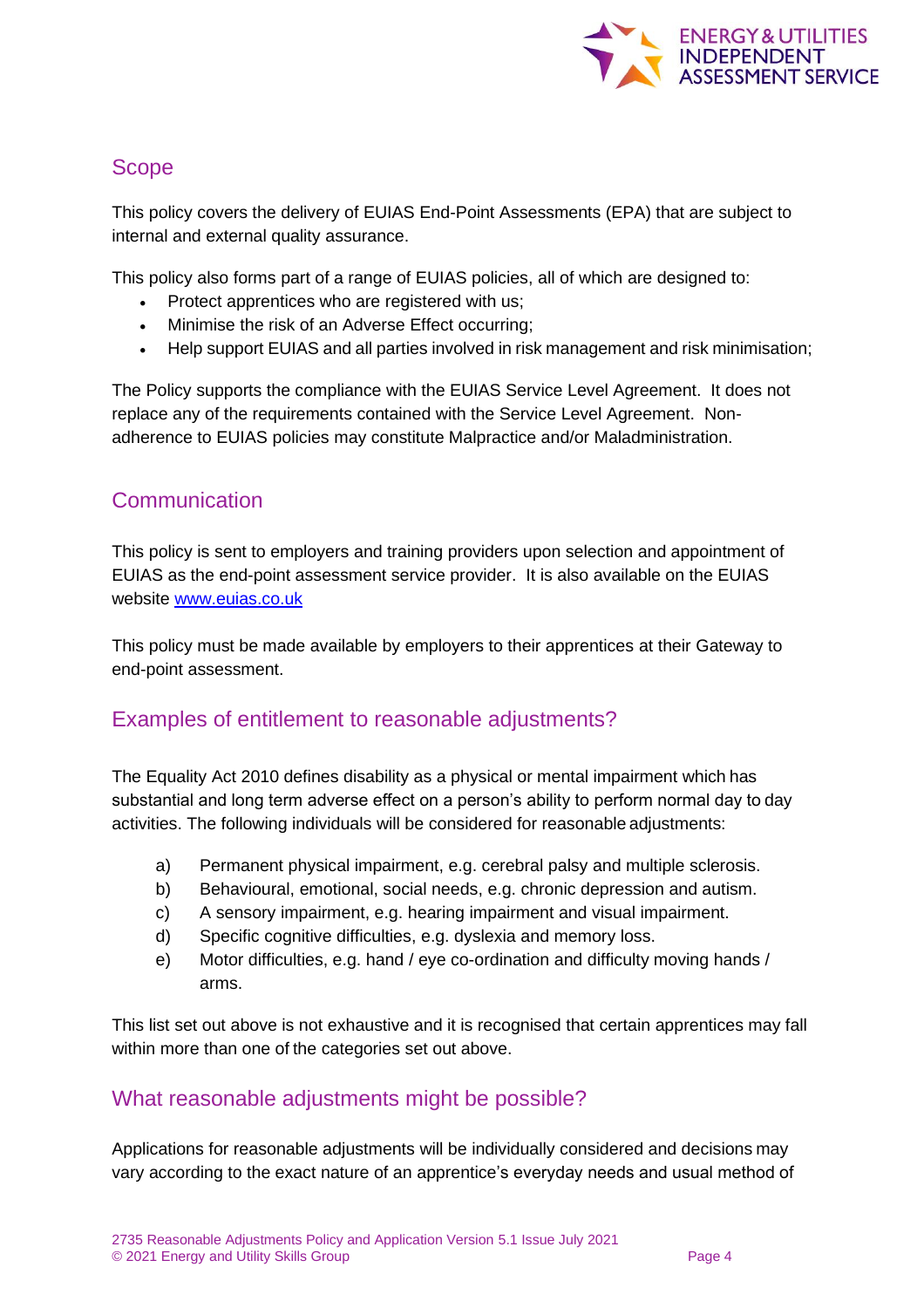

working. Further detail on reasonable adjustments are provided on Page 9 and may include:

- a) Allocation of extra time.
- b) Support of a personal assistant
- c) Rest / time breaks
- d) Support of a sign language interpreter
- e) Support of a scribe / amanuensis
- f) Use of assistive technology
- g) Support of a reader
- h) Braille paper
- i) Use of alternative assessment locations
- j) Alternative fonts, coloured paper / contrasting background colours

This is not an exhaustive list and other adjustments will be considered on a case by case basis. The EUIAS will consider all requests in line with our Reasonable AdjustmentsPolicy.

The EUIAS will endeavour to accommodate the needs of apprentices with a particular assessment requirement, according to individual circumstances, ensuring such apprentices are not disadvantaged in relation to other apprentices.

All requests will be considered on the information received. Some adjustments may not be considered reasonable if they:

- Do not meet the published criteria;
- Involve unreasonable costs to the EUIAS;
- Involve unreasonable timeframes; for example, Braille papers cannot be produced at short notice; or
- Affect the security and integrity of the apprenticeship itself

Adjustments **must not** put in jeopardy the health and well-being of the apprentice or any other person.

### <span id="page-4-0"></span>Examples of Reasonable Adjustments

- 1. An apprentice with Dyslexia needs to use a coloured overlay, and requires 25% extra time. The use of a yellow coloured overlay is a reasonable adjustment for the candidate since it helps him to improve his reading accuracy.
- 2. An apprentice with ADD (Attention Deficit Disorder) has persistent difficulty concentrating and poor working memory. Supervised rest breaks and the use of a prompter, who may need to physically show him where on a page he had been working in order to re-start his work, would be reasonable adjustments.
- 3. A candidate has Asperger's Syndrome which is formally confirmed by a letter from a consultant paediatrician. He has persistent and significant difficulties with his handwriting which is poor but not illegible. He is unable to complete his written knowledge assessment within the time allowed. Without the application of 25% extra time in those subjects the candidate would be at a substantial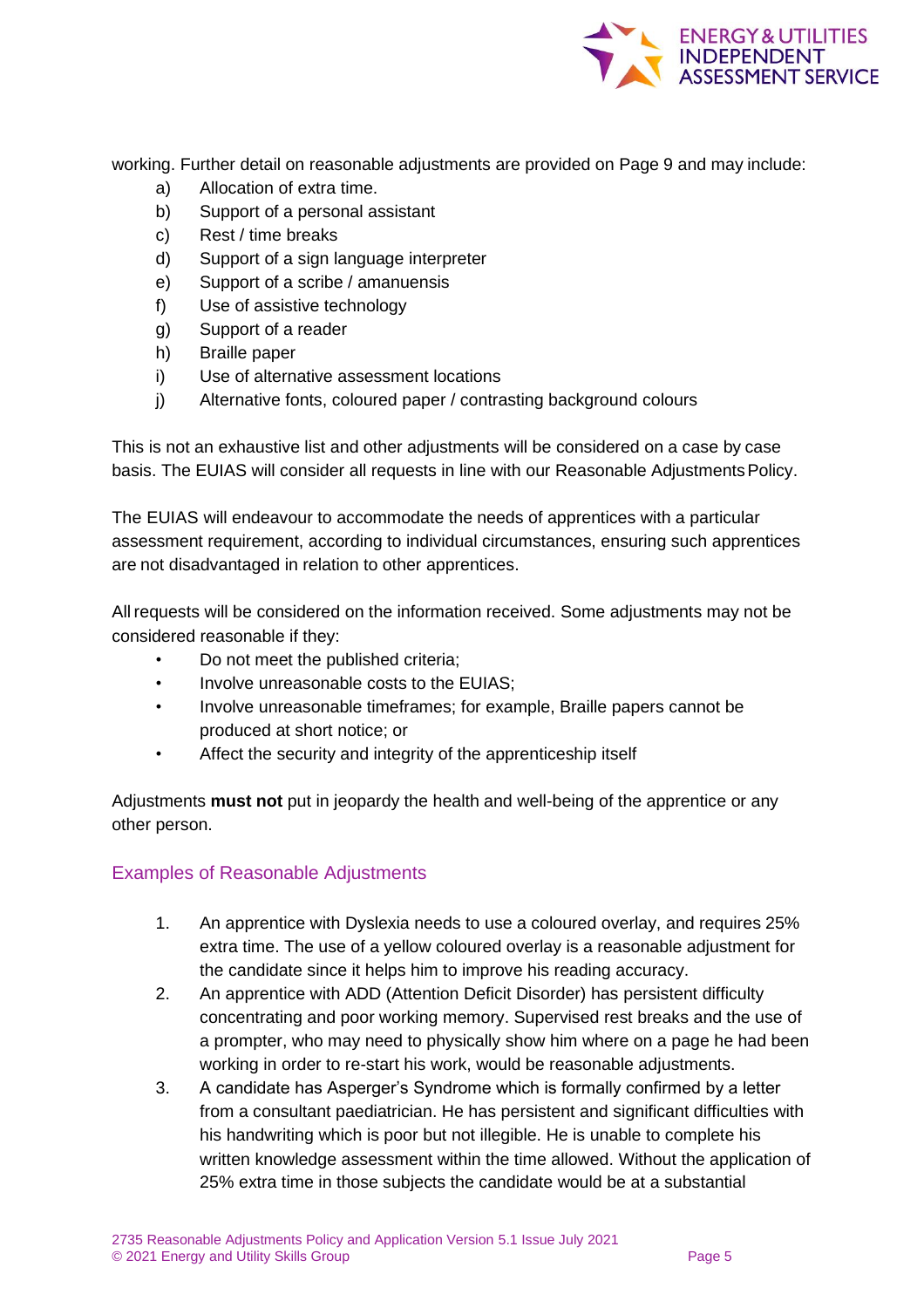

disadvantage. However, if the knowledge assessment is multiple choice, it is unlikely that extra time would be awarded as the impairment is not about processing information it is about their quality of writing.

# <span id="page-5-0"></span>How to Apply for Reasonable Adjustments

Reasonable adjustments must be applied for by an apprentice's employer or training provider. If applied for by the training provider, the employer must sign to support the application for reasonable adjustment.

Apprentices should be fully involved in any decisions about adjustments / adaptations. This will ensure that individual needs can be met, whilst still bearing in mind the specified assessment criteria for a particular apprenticeship end-point assessment.

An application template is contained within **Appendix A.**

Applications must be supported with documentary evidence at least **three months** before end-point assessment activities commence. Applications must be submitted to enquiries@euias.co.uk

### **What documentary evidence is required?**

An employer or provider should provide EUIAS with documentary evidence which outlines the nature and severity of an apprentice's disability. It should be from an appropriate independent professional.

| <b>Disability</b>       | <b>Documentary Evidence</b>                                              |
|-------------------------|--------------------------------------------------------------------------|
| Visually Impaired       | Appropriate professional providing a written, dated and signed           |
| Apprentice              | statement OR a certificate of registration as blind or partially sighted |
| <b>Hearing Impaired</b> | Appropriate professional providing a written, dated and signed           |
| Apprentice              | statement                                                                |
| <b>Dyslexic</b>         | Appropriate professional providing a written, dated and signed           |
| Apprentice              | statement OR report form a learning support professional or              |
|                         | educational psychologist                                                 |
| <b>Other Medical</b>    | Appropriate professional providing a written, dated and signed           |
| Conditions              | statement                                                                |

The provision of reasonable adjustments at assessment without approval or supporting evidence will be treated as malpractice.

# <span id="page-5-1"></span>Authorising Reasonable Adjustments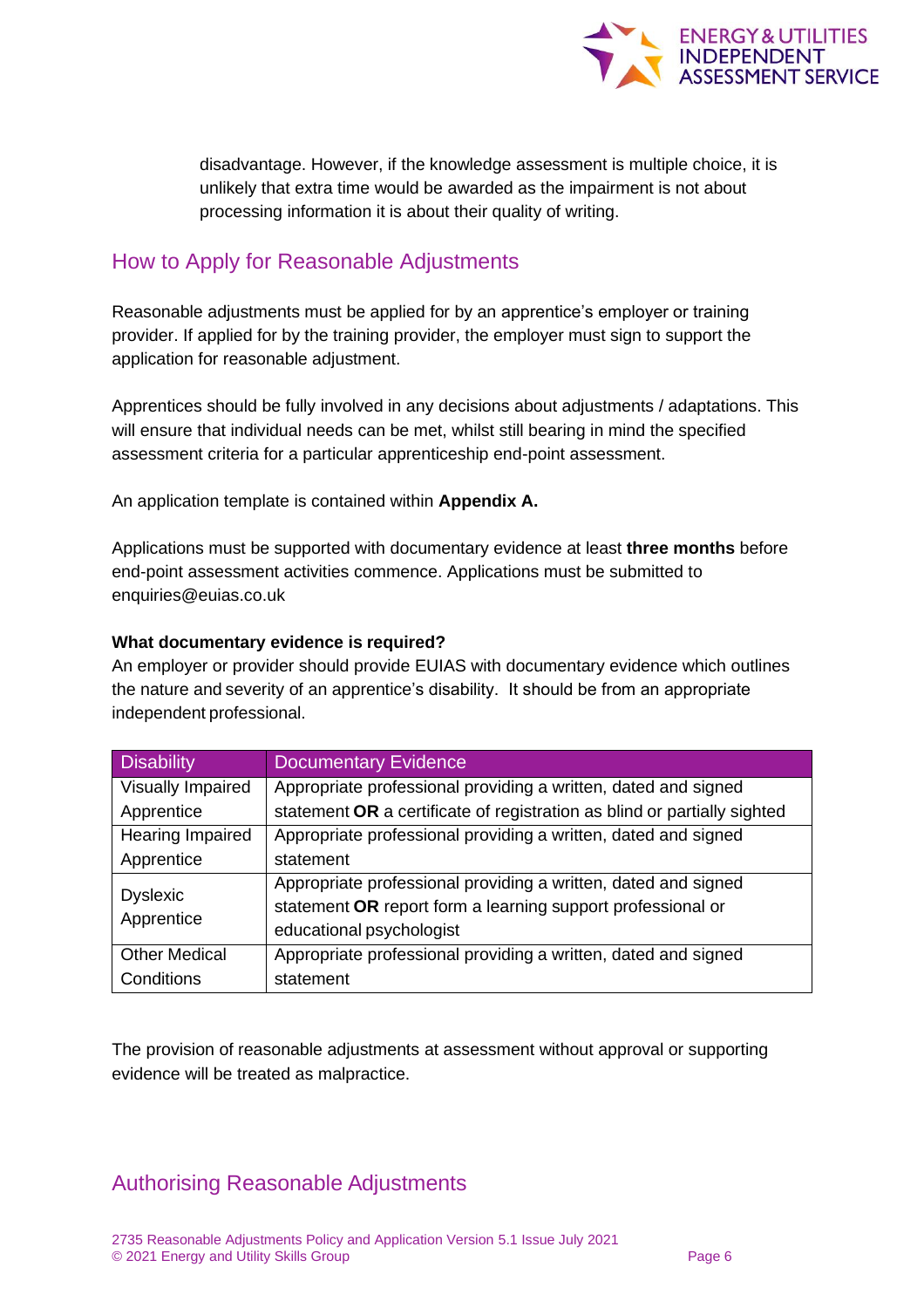

The EUIAS will consider each request in line with our Reasonable Adjustments and Special Consideration Policy and the employer, training provider and apprentice will be informed in writing of our decision. If we require further information or clarification we may do this by telephone or email.

# <span id="page-6-0"></span>Responsibilities for the Provision of Reasonable Adjustments

Arrangements for reasonable adjustments are the responsibility of the employer. However, where equipment or external human resources such as a scribe, are required, the training provider and apprentice may have access to and be able to provide the equipment / resource.

The EUIAS will take reasonable steps to source equipment and resources if other parties are not able to do so, but such provision are chargeable.

## <span id="page-6-1"></span>Reasonable Adjustments during Assessment

Strict guidelines during the assessment and / or assessment must be maintained, for example:

- a) The support of a reader should be solely to read text and not to advise the apprentice. They cannot offer suggestions or any other support, which could be seen as giving the apprentice an unfair advantage. We would expect the reader to not have a conflict of interest in undertaking this task, however, we acknowledge that it is appropriate to have had previous working experience with the apprentice.
- b) Modification to equipment / disability aids and input display devices including adapted keyboard, large monitor, synthesisers must be approved by the EUIAS in advance of the assessment.
- c) Apprentices cannot talk to third parties during rest / time breaks apart from the assessor or invigilator.
- d) The EUIAS will ensure that all independent assessment and public assessment facilities comply with the relevant legislation for apprentices with reasonable adjustments. It is the responsibility of the employer and / or provider to ensure that assessments held on their premises meet the regulatory requirements. Should the location need to accommodate a third party support, a separate room must be provided.
- e) The EUIAS will ensure that the invigilator or other authorised third party has prior informationof your requirements.

# <span id="page-6-2"></span>When is a Special Consideration Applied?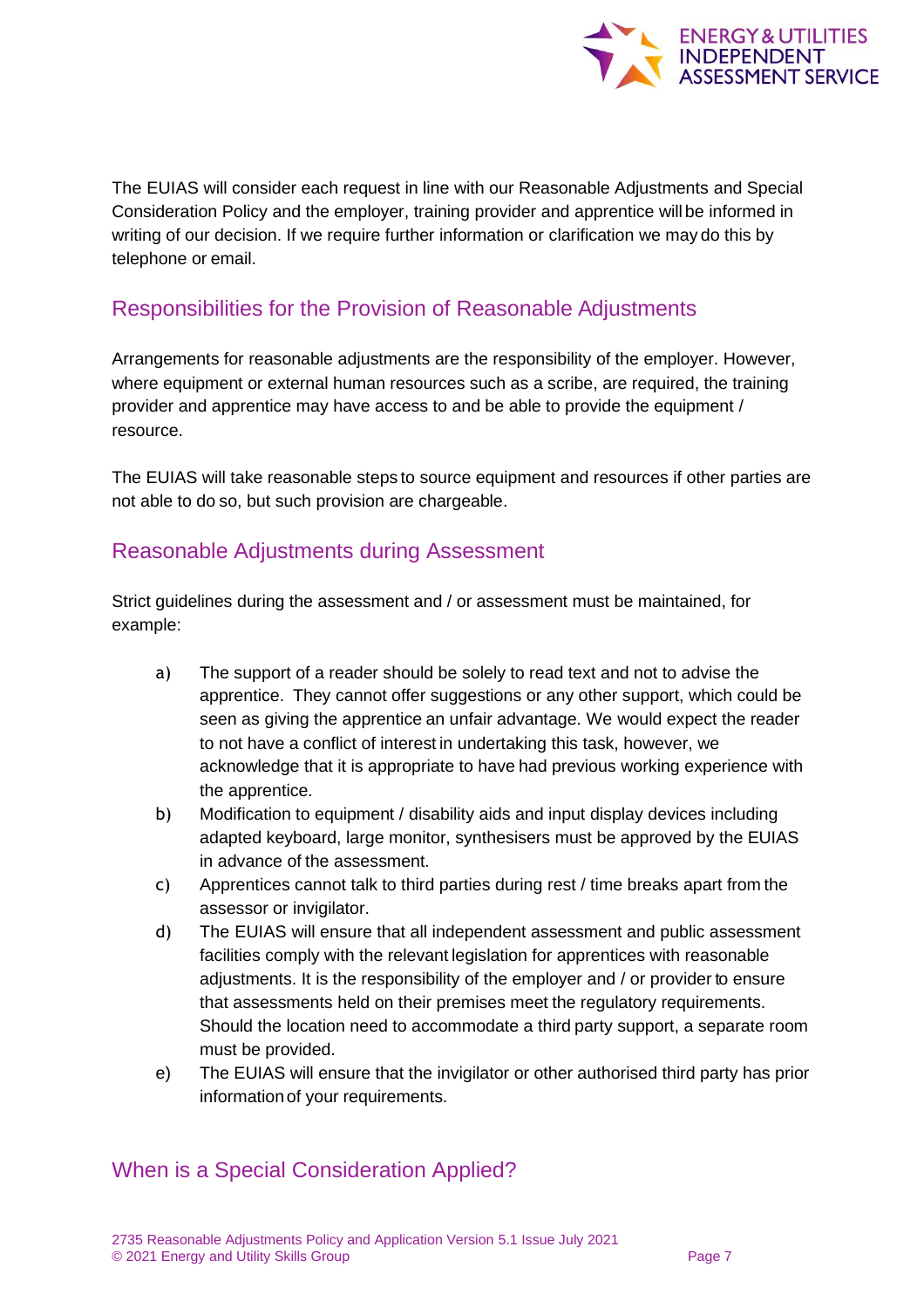

Special considerations can be applied **after** an assessment if there is a reason the apprentice may have been disadvantaged during the assessment. Reasons for special consideration could be temporary illness, injury or adverse circumstances during the assessment.

Special consideration may result in a post-assessment adjustment to the mark of the apprentice. The size of the adjustment will depend on the circumstances during the assessment and will reflect the difficulty faced by the learner or the reason for the special consideration request.

Where an assessment requires a competence, criterion or standard to be fully met, or in the case of standard(s) that confer a Licence to Practise, it may not be possible to apply special considerations. It may be more appropriate to offer the apprentice an opportunity to retake the assessment at a later date, or to extend the registration period so that the apprentice has more time to complete the assessment activity

To request a special consideration you should complete the application template at **Appendix B**. EUIAS can only accept requests for special consideration after the results of the assessment have been released.

# <span id="page-7-0"></span>Timescales for requesting a Special Consideration

- To request a special consideration you should complete the template at **Appendix B** within 10 working days of the assessment decision.
- Once a request for a special consideration is received, EUIAS will aim to review the request and evidence provided within 10 working days of it being received.
- Special consideration(s) will not be approved until sufficient evidence is provided.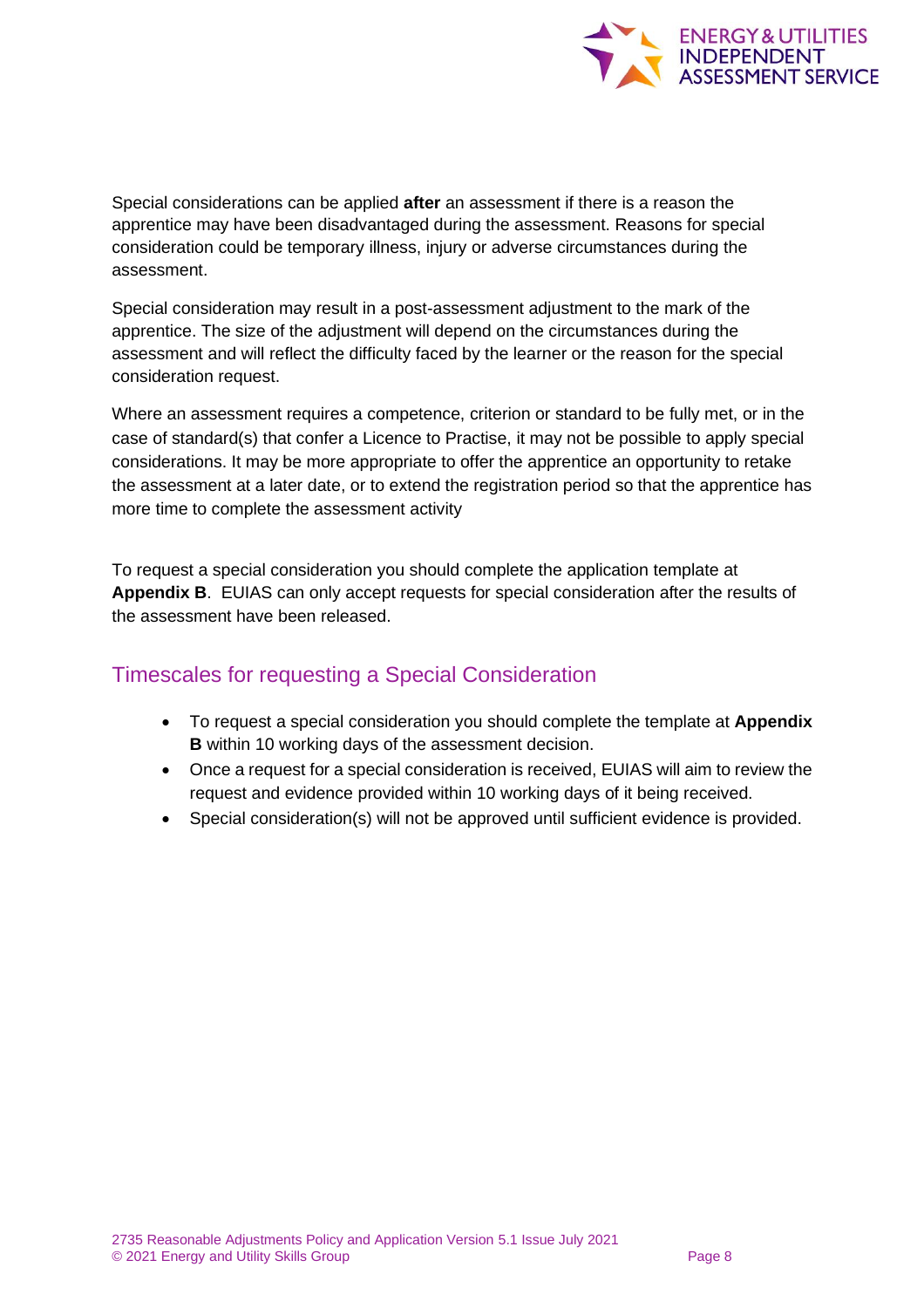

## Types of Reasonable Adjustment

### <span id="page-8-0"></span>1. Allocation of Additional Time

Extra time will be permitted, as appropriate to each apprentice, in line with this document ensuring that they are not disadvantaged in relation to other apprentices.

The standard time extension for assessments is 25% if an apprentice has a disability or is not able to take the assessment in their official or native language. An apprentice cannot request any more than 25% extra time due to language limitations (please refer to section 11 for further information about native language).

Up to 100% extra time can be provided due to a disability dependent on each apprentice's particular needs if this is requested by an appropriate professional.

All requests for extra time will be considered based on the information supplied; however; in consideration of the amount of extra time requested the EUIAS must ensure that:

- 1. The credibility of the qualification is maintained
- 2. The validity, reliability and integrity of the assessment process is preserved
- 3. An apprentice is not given, or does not appear to have been given an unfair advantage

### <span id="page-8-1"></span>2. Support of a Personal Assistant

An apprentice can request the support of a personal assistant if they need someone to help with personal care / assistance during the assessment. Such help is designed to maintain the effectiveness of the assessment. Personal assistants cannot give factual or practical assistance or offer any suggestions or advice which could be seen as giving an apprentice an unfair advantage.

#### <span id="page-8-2"></span>3. Rest Breaks

An apprentice can request a rest break if they suffer from fatigue, physical or mental disabilities or for religious obligations. The rest break will be seen as part of their extra time request and can be taken at any time during the assessment. Women who are pregnant are also allowed to use the toilet although no extra time is awarded for pregnant women.

It is important that the apprentice does not discuss the assessment with any third party during any break period.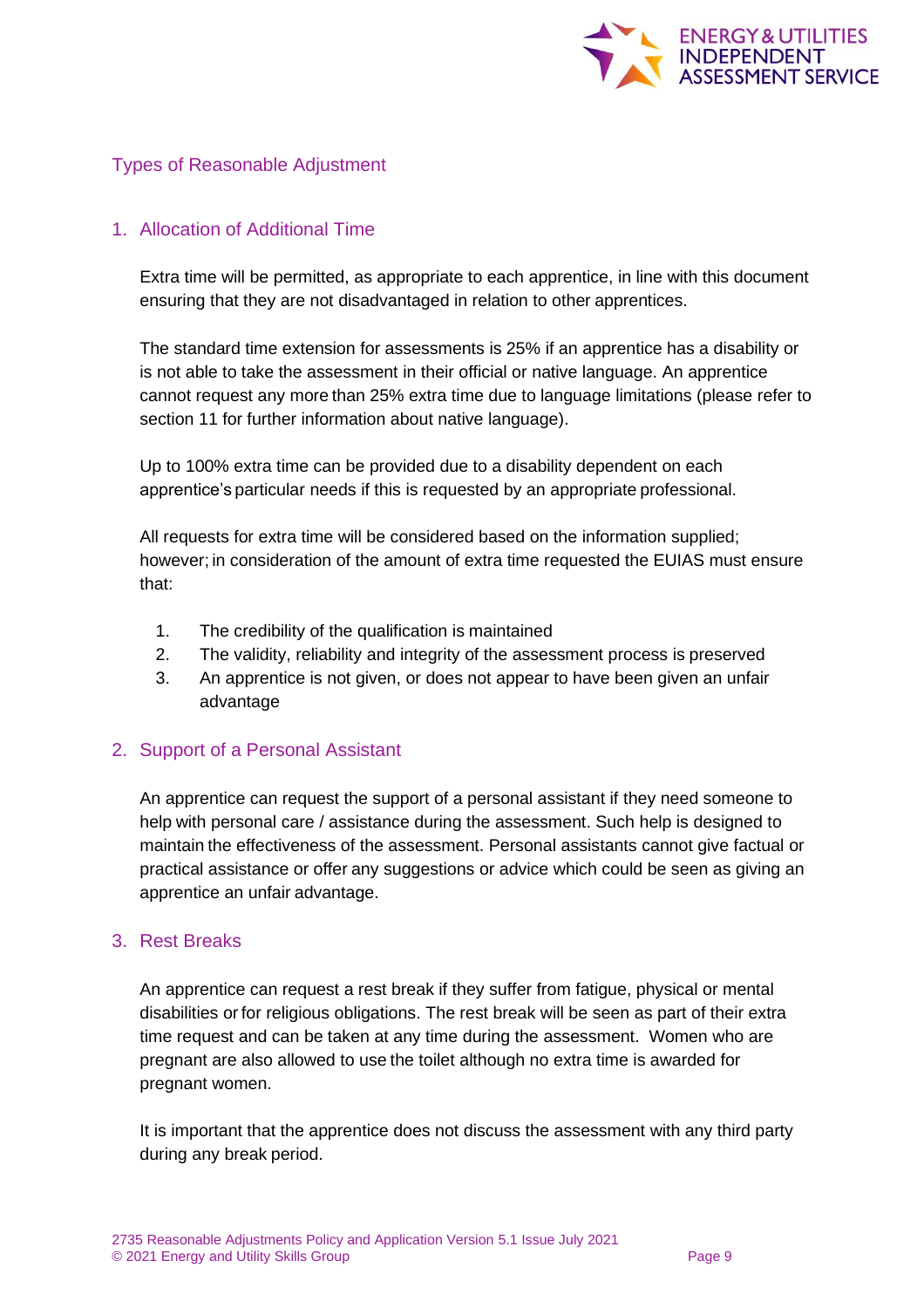

## <span id="page-9-0"></span>4. Support of a Sign Language Interpreter

An apprentice can request a sign language interpreter if they are hard of hearing to undertake the role of conversing with others on the apprentice's behalf. The interpreter can say a phrase or particular word as well as re-phrasing using sign language or by writing it down. They must not give factual or practical help, offer any suggestions or advice which could be seen as giving the apprentice an unfair advantage. The EUIAS will normally expect the apprentice or their employer to source the interpreter although if this is not possible, the EUIAS will make reasonable efforts to locate a suitable person.

### <span id="page-9-1"></span>5. Support of a Scribe / Amanuensis

An apprentice can request a scribe if they have limitations with writing down the answers such as a physical or visual impairment or a specific learning difficulty. The scribe's role will be someone who will write down their dictated answers to the questions. They must write down the answers exactly as they are dictated. They must not give factual help nor offer any suggestions or advice which could be seen as giving the apprentice an unfair advantage. This form of support is only available for knowledge assessments.

### <span id="page-9-2"></span>6. Use of Laptop and Adaptive Technology (Assistive / Access Technology)

An apprentice can request to use adaptive, assistive or access technology which enables them to access computer systems if they have particular needs. Where possible, the EUIAS would expect the apprentice to use an employer's or their own laptop and software. An apprentice will only be able to have access to the relevant programme or programmes and all equipment will be checked by the assessor or invigilator prior to the start of the assessment. If an apprentice has no access to equipment the EUIAS will make reasonable efforts to source the same or similar equipment.

If the EUIAS is unable to source suitable equipment then we will advise the apprentice accordingly and they will be responsible for either sourcing suitable equipment or using what can be made available to them by their employer or training provider. The list below is indicative of the most common assistive technologies available, but should be used as a quideline only.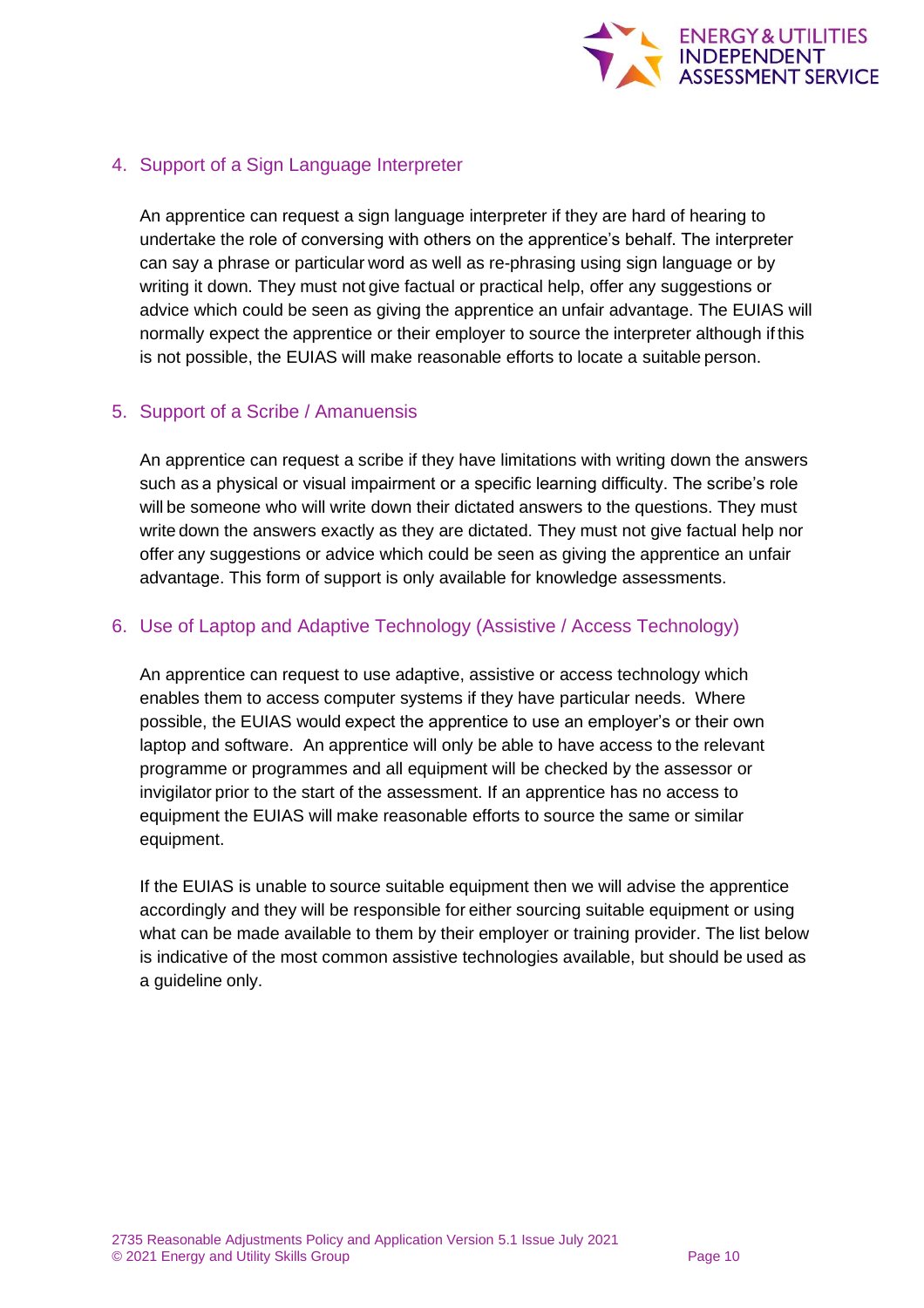

#### Hardware:

- a) Alternative keyboards and mice including:
	- a. Braille labelled keyboards or home-row key indicators
	- b. Joysticks / trackerballs / mouse keys on the keyboard mouth stick
- b) Braille display
- c) Switches (alternative input to keyboard and mouse, used by apprentices with physical disabilities)
- d) Large monitors
- e) Headphones and volume adjustment for use with voice output / input software packages

Software:

- a) Operating system accessibility features such as sticky keys, filter keys, mouse speed adjustments
- b) Screen magnification software
- c) Screen reading software (supporting both users with visual impairment and dyslexic users)
- d) Input devices eye / head operated pointing devices or on-screen keyboards

## 7 Support of a Reader

An apprentice can request a reader if they have a visual impairment or specific learning difficulties which would benefit from the support of a reader. They will be able to read all or any part of the assessment instructions, questions or answers to the apprentice. They can only read the exact wording and must not give meanings of words, rephrase or interpret anything. They should only repeat instructions and questions on the paper when specifically requested to do so by the apprentice. They cannot advise the apprentice on which questions to do, when to move on to the next question, or the order in which the questions should be answered. The reader cannot provide any practical support during the assessment process.

### <span id="page-10-0"></span>8 Use of Alternative Assessment and Assessment Locations

An apprentice can request the use of alternative premises to take an assessment if this benefits them due to a physical disability and where the alternative location does not materially impact on the integrity of the assessment process or compromise the competence being assessed. Locations must comply with the requirements of the EqualityAct, Health and Safety Regulations (or local equivalent) as well as disability access regulations and approved providers are also required to meet these standards when hosting an assessment.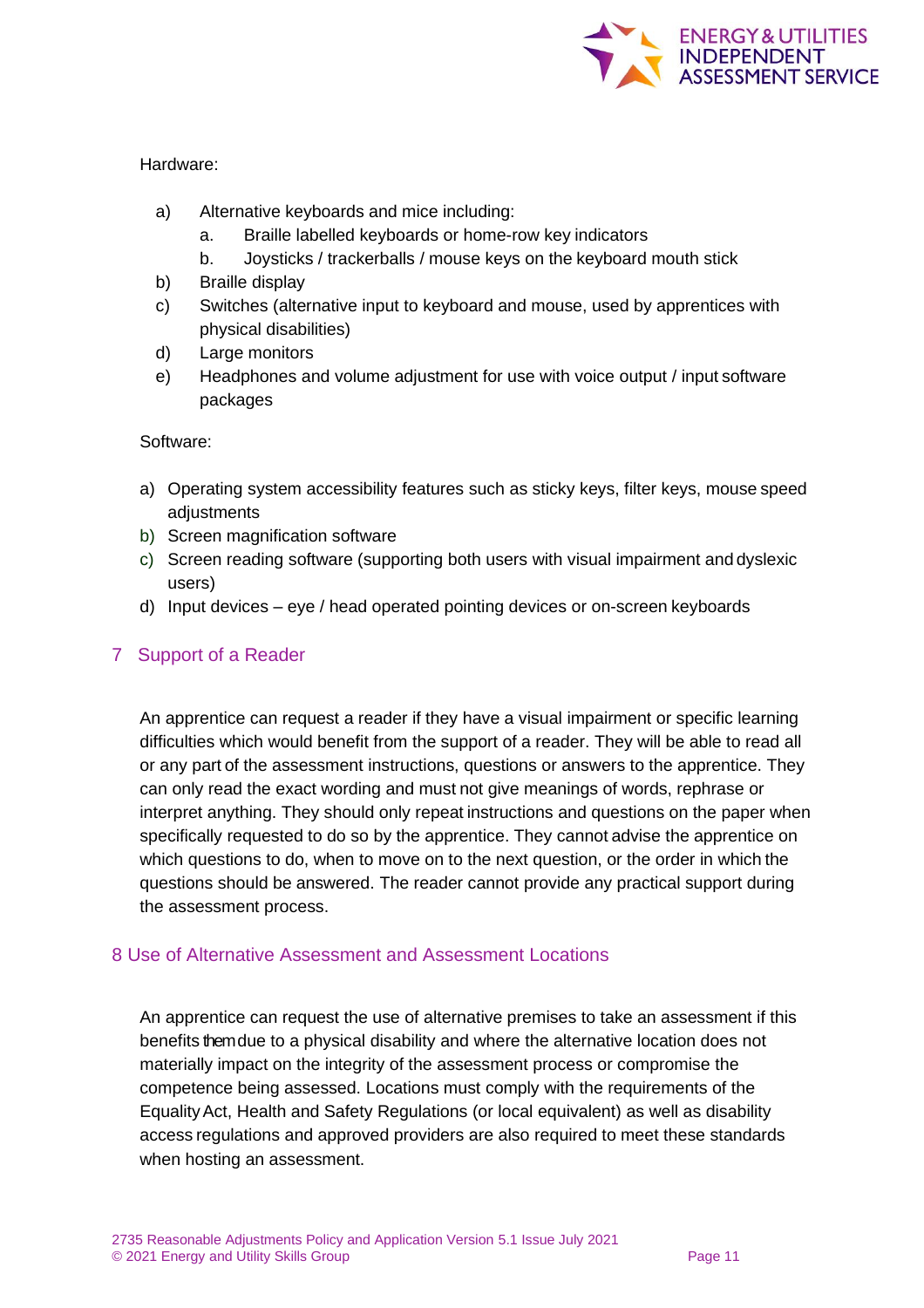

#### <span id="page-11-0"></span>9 Alternative Format of Assessment Papers

An apprentice can request changes to the knowledge tests to enhance accessibility including font and / or font colour to any size and colour within reason for paper based assessments. The EUIAS can offer different coloured paper for dyslexic apprentices. Where the competence being assessed is not compromised braille papers can also be made available on request but this will require extra time as the paper will need to be sent externally to have the paper printed and verified.

Please note that these options are not available for apprentices taking computer based assessments.

#### <span id="page-11-1"></span>10 Adjustments on grounds of Temporary Illness / Injury

Although a temporary illness or injury or indisposition would not be covered by the Equality Act (or local equivalent), the EUIAS may still be able to accommodate apprentices affected in such a way. An employer and / or provider must complete the Reasonable Adjustments Form as soon as the decision is taken to seek adjustments and provide supporting evidence of the circumstances and the EUIAS will try to accommodate your request.

#### <span id="page-11-2"></span>11 Adjustments on grounds of Pregnancy

An apprentice is entitled to go to the toilet if they are pregnant but they are not entitled to extra time unless there are other medical conditions that would allow them to request extratime. Reasonable adjustments are not available on practical assessments where they will compromise the assessment process.

If an apprentice become pregnant during their on-programme journey and will reach a stage of pregnancy during end-point assessment that is unsafe or places them at risk during on-site work then their entry to end-point assessment will need to be deferred. If their pregnancy places them at risk during their on-programme journey, then they are able to take a break in learning in accordance with the Education and Skills Funding Agency rules.

#### <span id="page-11-3"></span>12 Other Reasonable Adjustments

The reasonable adjustment arrangements listed here are not intended to be comprehensive. Other reasonable adjustments will be considered in line with our Reasonable Adjustments Policy.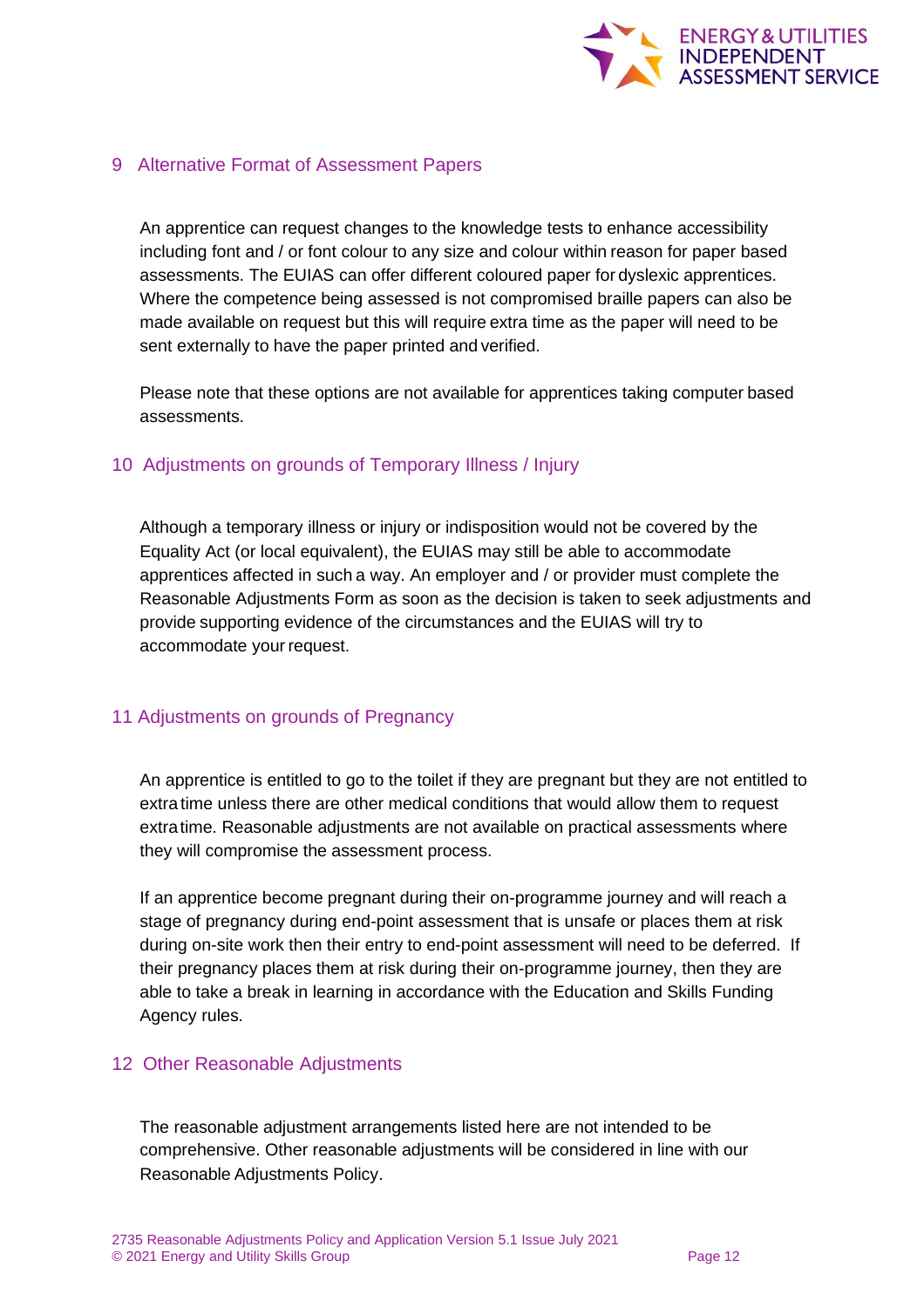# Application for Reasonable Adjustments

| Name of the Employer:          |  |
|--------------------------------|--|
| Name of the Training Provider: |  |
| Title and Level of the         |  |
| Apprenticeship:                |  |
| Date of end-point assessment:  |  |

| Apprentice's<br><b>Name</b> | End-point<br>Assessment<br>Component (eg,<br>trade test) | <b>Disability</b><br>or<br>Learning<br><b>Difficulty</b> | Reasonable<br>Adjustment(s)<br>Requested | Supporting<br><b>Evidence</b><br>Provided |
|-----------------------------|----------------------------------------------------------|----------------------------------------------------------|------------------------------------------|-------------------------------------------|
|                             |                                                          |                                                          |                                          |                                           |
|                             |                                                          |                                                          |                                          |                                           |
|                             |                                                          |                                                          |                                          |                                           |

| <b>Declaration</b>                                                              |  |  |  |  |
|---------------------------------------------------------------------------------|--|--|--|--|
| I confirm that the above apprentices have been assessed as requiring reasonable |  |  |  |  |
| adjustments, that the apprentice has been fully involved in any decisions about |  |  |  |  |
| adjustments / adaptations.                                                      |  |  |  |  |
| Role and Signature of                                                           |  |  |  |  |
| employer representative                                                         |  |  |  |  |
| Signature of training provider                                                  |  |  |  |  |
| representative                                                                  |  |  |  |  |
| <b>Date</b>                                                                     |  |  |  |  |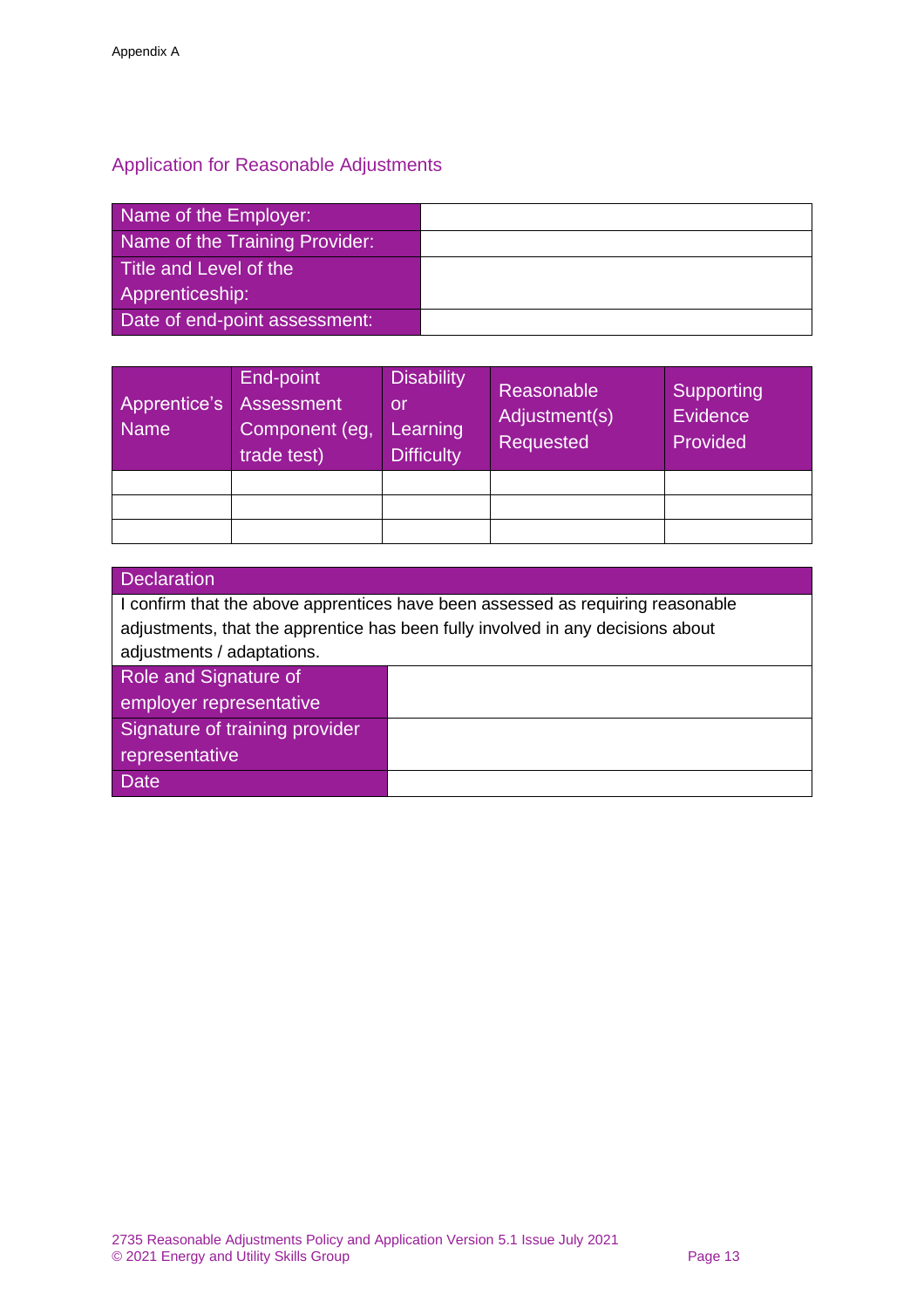## EUIAS Approval

| Name of the Employer:          |  |
|--------------------------------|--|
| Name of the Training Provider: |  |
| Title and Level of the         |  |
| Apprenticeship:                |  |
| Date of end-point assessment:  |  |

| Apprentice's<br><b>Name</b> | End-point<br><b>Assessment</b><br>Component<br>(eg, trade test) | Disability or<br>Learning<br><b>Difficulty</b> | Reasonable<br>Adjustment(s)<br>Approved | Provider of<br>Reasonable<br><b>Adjustment</b>                                                                                             |
|-----------------------------|-----------------------------------------------------------------|------------------------------------------------|-----------------------------------------|--------------------------------------------------------------------------------------------------------------------------------------------|
| Example, John<br>Smith      | Example,<br>Knowledge<br>Assessment                             | Example,<br>dyslexia                           | Example, 25%<br>extra time              | employer ensure<br>the invigilator and<br>the room used for<br>the knowledge<br>assessment is<br>available for the<br>extra time allocated |
|                             |                                                                 |                                                |                                         |                                                                                                                                            |
|                             |                                                                 |                                                |                                         |                                                                                                                                            |

### **Declaration**

This is to confirm that the above named apprentices have been approved by the EUIAS to have reasonable adjustments applied to the end-point assessment and that the approaches deployed are in line with those expected of industry standards and health and safety requirements and that outcomes secured demonstrated the appropriate levels of occupational competence.

Name of EUIAS representative

Signature of EUIAS

representative

**Date**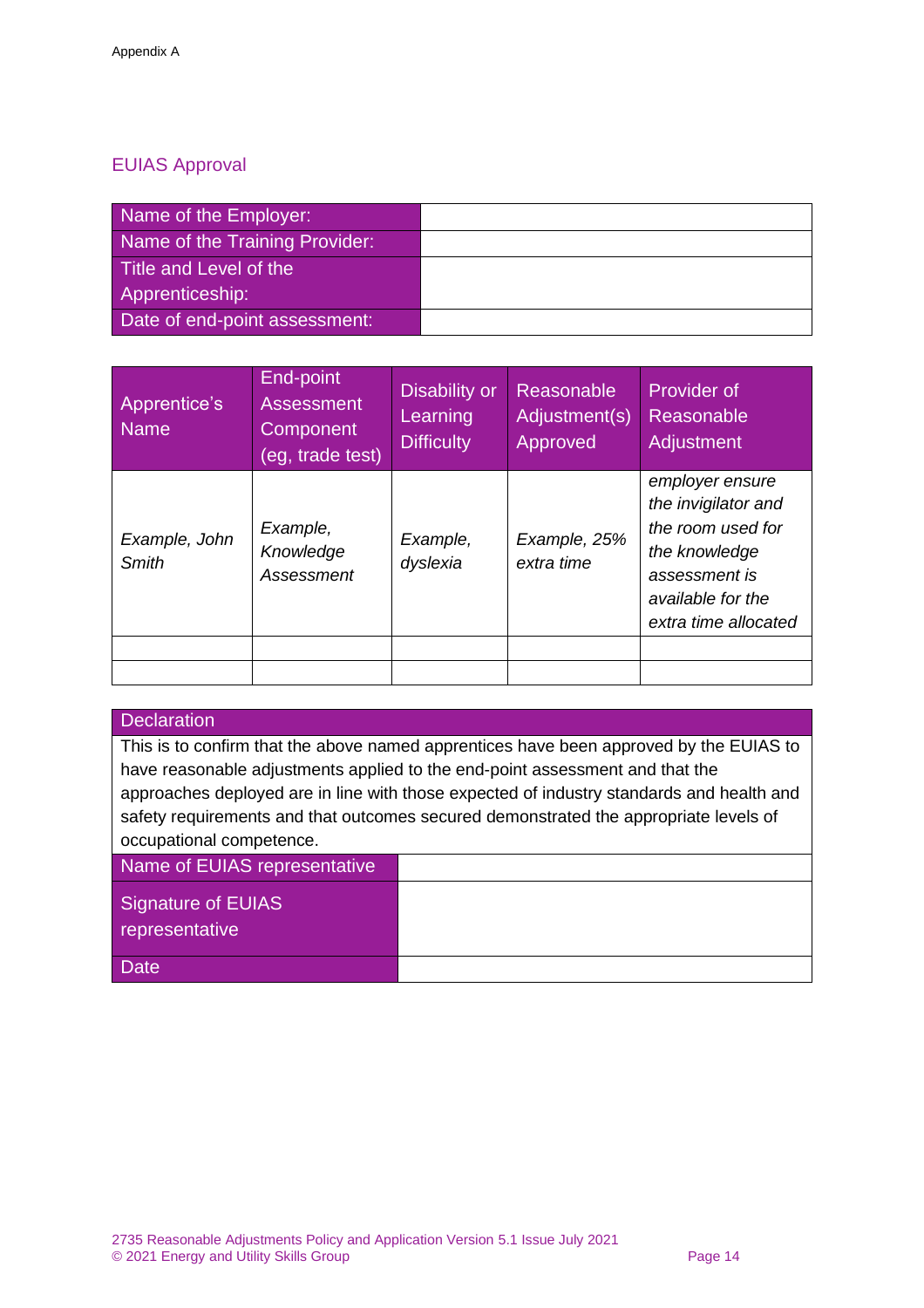# Application for Special Consideration

| Name of the Employer:          |  |
|--------------------------------|--|
| Name of the Training Provider: |  |
| Title and Level of the         |  |
| Apprenticeship:                |  |
| Date of end-point assessment:  |  |

| <b>Apprentice Name</b> | End-Point<br><b>Assessment</b><br>Component <sup>1</sup> | <b>Special</b><br>Consideration<br>Requested | Details and/or<br>evidence as<br>appropriate |
|------------------------|----------------------------------------------------------|----------------------------------------------|----------------------------------------------|
|                        |                                                          |                                              |                                              |
|                        |                                                          |                                              |                                              |

| <b>Declaration</b>                                                   |                                                                                            |  |
|----------------------------------------------------------------------|--------------------------------------------------------------------------------------------|--|
|                                                                      | I confirm that the above apprentices requires a Special Consideration, that the apprentice |  |
| has been fully involved in any decisions about Special Consideration |                                                                                            |  |
| Role and Signature of                                                |                                                                                            |  |
| employer representative                                              |                                                                                            |  |
| Signature of training provider                                       |                                                                                            |  |
| representative                                                       |                                                                                            |  |
| <b>Date</b>                                                          |                                                                                            |  |